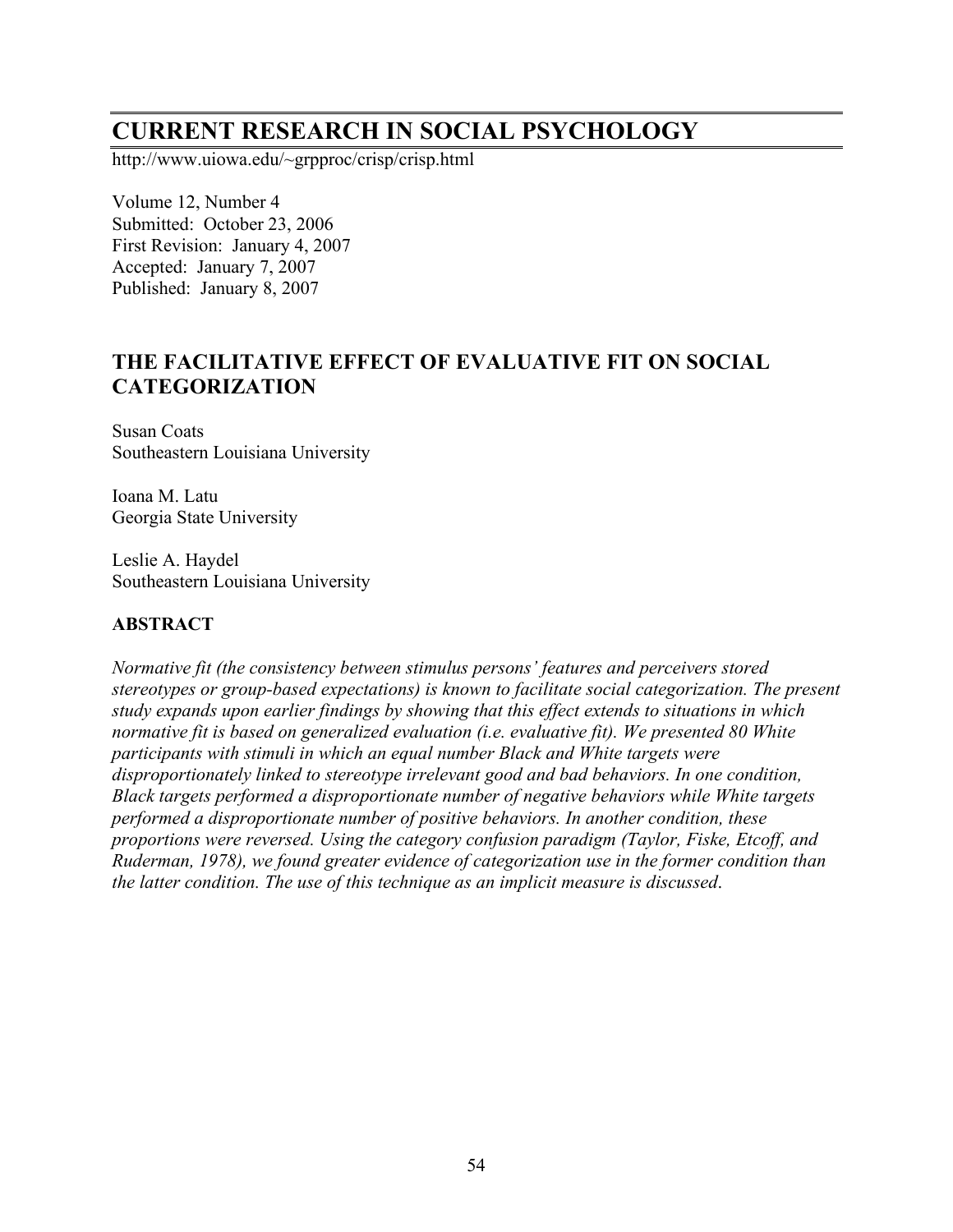What determines whether a person is viewed as a group member or as a unique individual? While the consequences of social categorization have been widely studied (for example with respect to stereotyping, collective behavior, inter-group bias, [see Turner, 1987, for an overview]), the antecedents of social categorization have received comparatively less attention. Perhaps the most frequently cited factor said to facilitate social categorization is limited cognitive capacity (Coats and Smith, 2006; Gilbert and Hixon, 1991; Macrea, Milne and Bodenhausen, 1994). Since social categorization is often portrayed as providing a schema by which to organize and guide information processing, the need for such a mechanism is presumably most pressing when perceivers cannot devote the cognitive resources necessary to perceive social targets as unique individuals.

In contrast to this resource-based explanation, self categorization theorists (Oakes and Turner, 1990) maintain that social categorization results not from limited cognitive resources, but rather from a concerted effort to make sense of the social world. They see social categorization as largely a function of *category fit*. *Comparative fit* refers to the extent to which the attributes and actions of the stimulus persons covary with their category membership. This type of fit has frequently been manipulated experimentally. For example, Oakes, Turner, and Haslam (1991, Experiment 1) manipulated comparative fit by presenting male and female stimulus person in such a way that male stimulus persons shared a specific attitude to a gender irrelevant issue while female stimulus persons shared a different attitude to this issue. In this study, categorization based on sex was more pronounced when fit was high than when attitudes were distributed randomly across categories.

A second facet of category fit that is likewise thought to facilitate social categorization is *normative fit*. This is defined as the degree to which features of the stimulus persons are perceived to be consistent with stored stereotypes or normative expectations. Normative fit thus reflects the match between stimulus persons' characteristics and the perceiver's stereotype or expectations about the social category. For example, normative fit of the gender category would be strong when female targets discuss cooking and male targets discuss sports. Consistent with this position, a number of studies have found normative fit to increase activation and subsequent reliance on the corresponding category. For instance, Oakes, Turner and Haslam (1991 Experiment 2) presented six stimulus persons (three art and three science students) expressing either a stereotypical arts attitude (pro social life) or a stereotypical science attitude (pro hard work). In the normative fit condition, the art students advocated a pro social life position while the science students expressed a pro hard work attitude. In another condition, the attitude positions were reversed. The results of the study showed greater categorization based on sex in the former, normative fit, condition. In another study, Blanz and Aufderheide (1999) found the category "subject of study" to be more salient among participants presented with stimuli in which psychology students expressed pro alternative medicine statements and medical students expressed anti alternative medicine statements (the normative condition) compared to participants exposed to the opposite configuration.

The paradigm that has been used most widely to assess social categorization is the category confusion task (otherwise known as the "who said what" task) developed by Taylor and colleagues (Taylor, Fiske, Etcoff, and Ruderman, 1978). This paradigm involves showing participants a stimulus video or computer presentation featuring behavioral descriptions or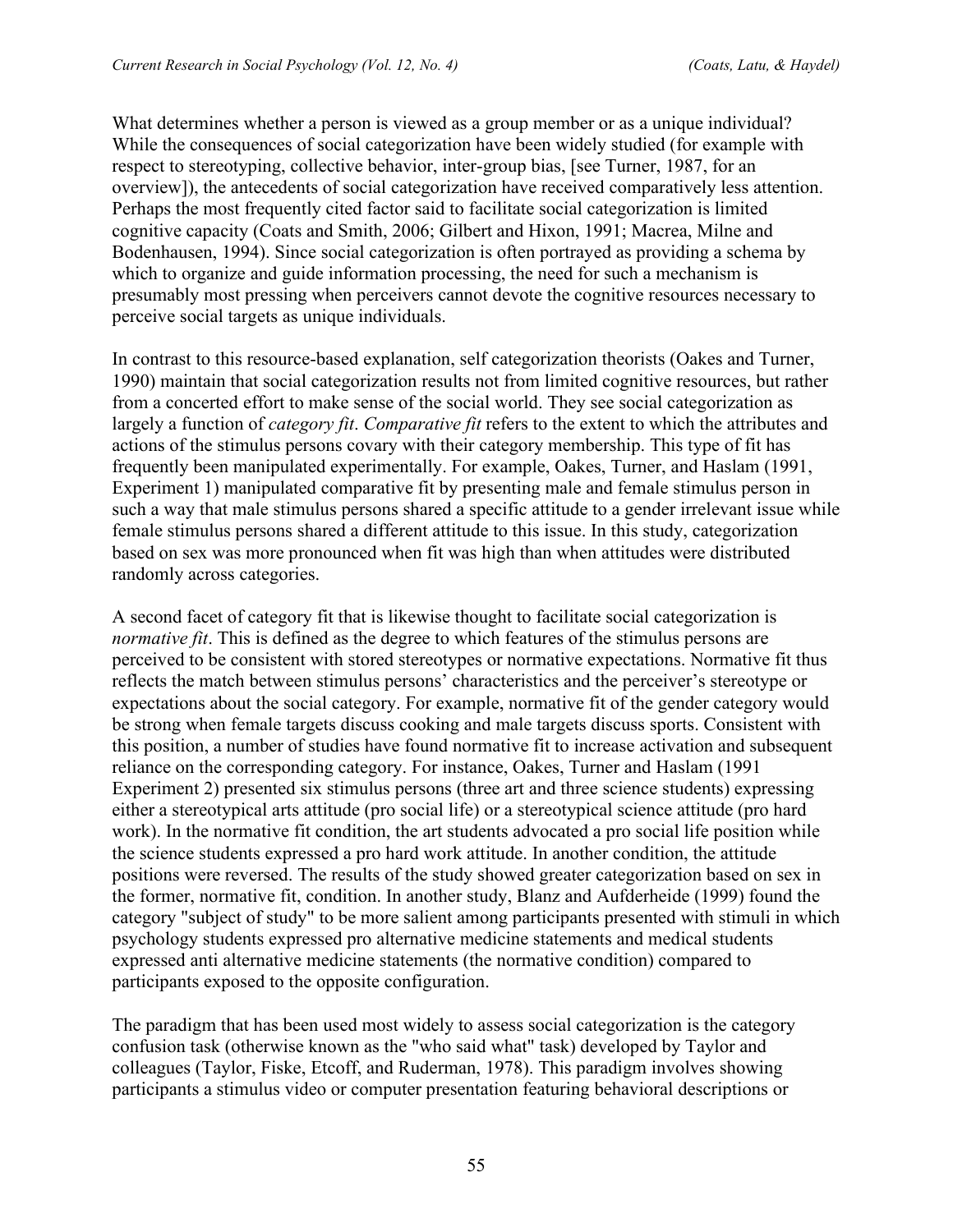statements made by members from two different social categories (e.g., sex or race). Afterwards, participants are instructed to assign each behavior or statement to the person who had performed the behavior or expressed the statement. Incorrect responses are then coded as either withincategory errors (i.e., where the target-description match is wrong but the target chosen is a member of the same category as the correct target) or between-category errors (i.e. where the target-description match is wrong and the target chosen is from the other category). A higher proportion of within-category errors relative to between-category errors provides evidence that the social categorization was salient and used to organize information about the stimulus persons. Blanz and Aufderheide (1999) and Biernat and Vaescio (1993) used this measure of social categorization in their studies showing the facilitative effect of normative fit. We use this method in the present study.

Previously published studies examining the effect of normative fit on social categorization have all done so by varying information about stimuli members with respect to specific stereotypic characteristics or, more typically, with respect to stereotypic positions on a particular issue (e.g., members of one category express pro social attitudes and members of the other category express pro hard work attitudes). In addition, these characteristics or attitudes have tended to be relatively neutral in value. In the present study, we broaden the manipulation of normative fit to reflect global evaluation. Rather than performing a behavior or expressing a position reflecting a stereotypic characteristic or attitude, the stimulus persons in the current study perform a wide spectrum of positive and negative behaviors that are stereotype irrelevant (i.e., not a part of the stereotype of either target category). The only semantic commonality among the behaviors is valence. By using only stereotype irrelevant behaviors that vary in valance, we are able to examine whether the effect of normative fit on social categorization extends beyond specific expectations to reflect more generalized beliefs about the target categories. Doing so requires only that the social categories we use differ with respect to perceivers' perceptions about the tendency of members to engage in positive and negative behaviors. We refer to this special form of normative fit as *evaluative* fit.

In addition to investigating whether evaluative fit facilitates social categorization use, our study suggests a new way to examine prejudice and stereotypes. Thus far, the primary focus of studies examining the relationship between normative fit and social categorization has been to demonstrate that normative fit is, in fact, an antecedent to social categorization (this is why studies have featured attributes that are known to be stereotypic of target categories). Once the stereotypic nature of the attributes are established (typically through pretesting), stimuli are configured to be either high or low in normative fit and then category salience is measured. We intend to reverse this analysis by suggesting that evidence of social categorization may be used to identify stereotypes or normative expectations people hold about given group. An illustration may be helpful. Imagine a study in which the stimuli are configured so that in one condition behaviors reflecting one characteristic (e.g., violent) are linked disproportionately to members one category (e.g., Muslims) and behaviors reflecting the opposite (e.g., peaceful) are linked disproportionably to members of another category (e.g., Christians). In a second condition the stimuli configuration is reversed. Higher rates of categorization in the former condition than the latter would suggest that perceivers view the former configuration as more normative than the latter (i.e., that Muslims are more violent than Christians). In this way, we may use evidence of social categorization to identify the stereotypes or the normative expectations perceivers hold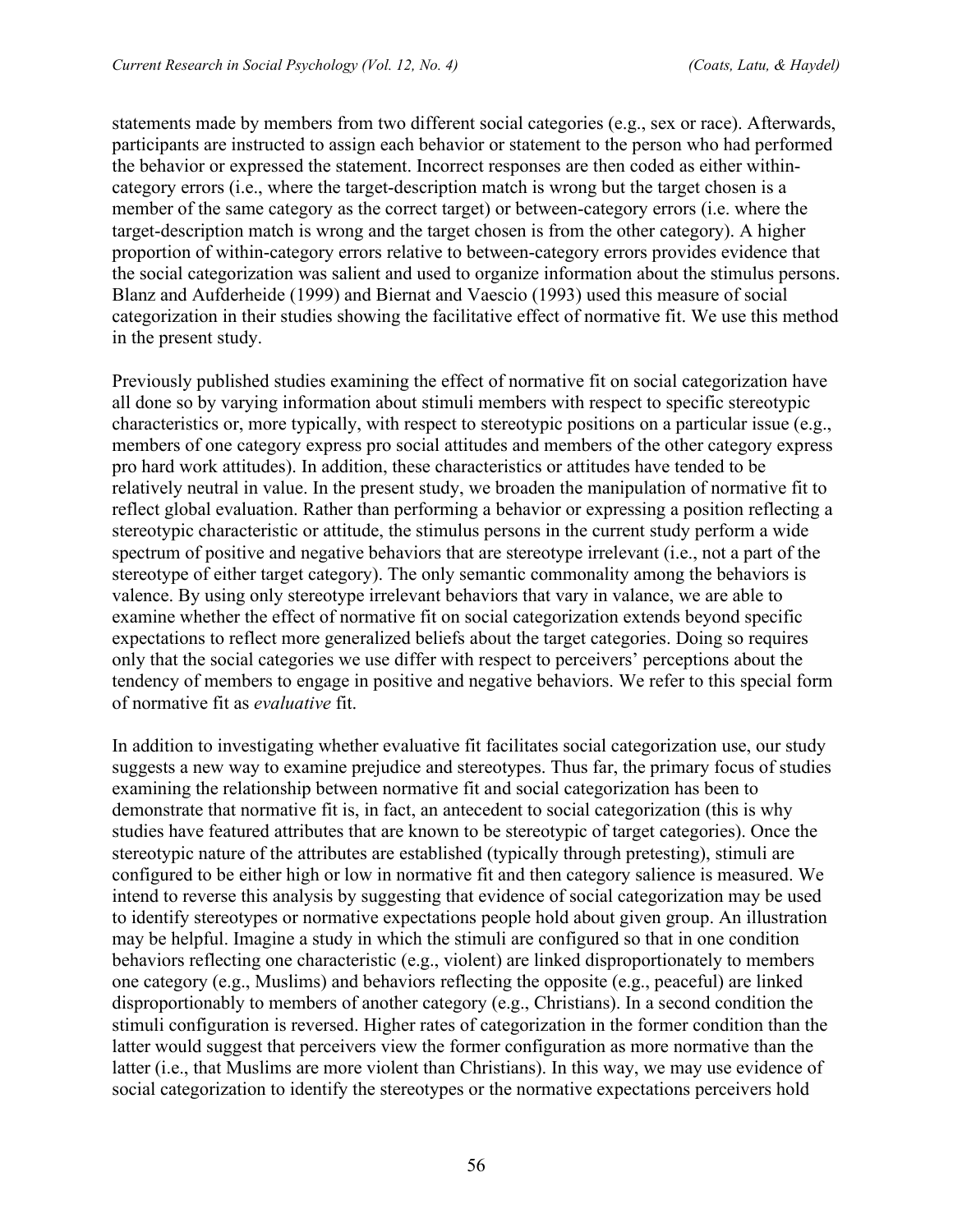about a group. The advantage of this technique over direct paper and pencil measures is that it allows one to assess prejudice and stereotypes that people may not readily admit to on explicit measures (Sigall and Page, 1971). In the current study, we limit our focus to that of generalized prejudice (as the primary goal of the study is to examine whether evaluative fit facilitates categorization use) but we note here that the same process could be used to examine particular stereotypes (as is illustrated in the above example).

### **Overview**

In the present study, we expand upon the concept of normative fit by examining whether evaluative fit facilitates social categorization use and in so doing suggest a new strategy with which to identify prejudice. In the current study we specifically examine racial prejudice (i.e., evaluative expectations based on race). Participants are exposed to stimuli in which an equal number Black and White targets are disproportionately linked to good and bad behaviors. In one condition, a disproportionate number of negative behaviors are performed by Black targets (eight negative compared to four positive) and in the other condition, a disproportionate number of negative behaviors are performed by White targets (eight negative compared to four positive). Based on a large body of research confirming the continued existence of racial prejudice (Greenwald, McGhee, and Schwartz, 1998; Hamilton and Sherman, 1994), we expect to find categorization (as indicated by a disproportionate number of within-category errors in the category confusion paradigm) to be most prominent in the condition in which Black targets are disproportionately paired with negative behaviors.

### **METHOD**

### **Pretest**

The objective of the pretest was to obtain a pool of statements that described moderately favorable and moderately unfavorable behaviors that were also irrelevant to the stereotypes of African Americans and European Americans. Twenty-six students enrolled in an introductory psychology course (12 males) participated in the pretest. They were asked to rate a large list of behaviors in terms of their desirability on a 10-point scale. These behavioral statements were constrained to be approximately the same in length. Statements describing behaviors deemed to be moderately favorable (e.g. "donated a pint of blood during the last campus blood drive") or moderately unfavorable (e.g., "yelled at the waitress when she brought the wrong order") were identified. The behavioral statements were then screened for stereotypicality in the following manner. Ten undergraduate assistants anonymously evaluated the behaviors. Any behavior that was selected by more than one assistant to be stereotypic of either Blacks or Whites was eliminated (e.g., the behavior "defaced a large rock with spray paint in a public park" was deemed stereotypic of Blacks and thus was excluded from our pool of statements). The mean favorability rating was 3.7 for the twelve unfavorable behavioral statements and 7.1 for the twelve favorable statements.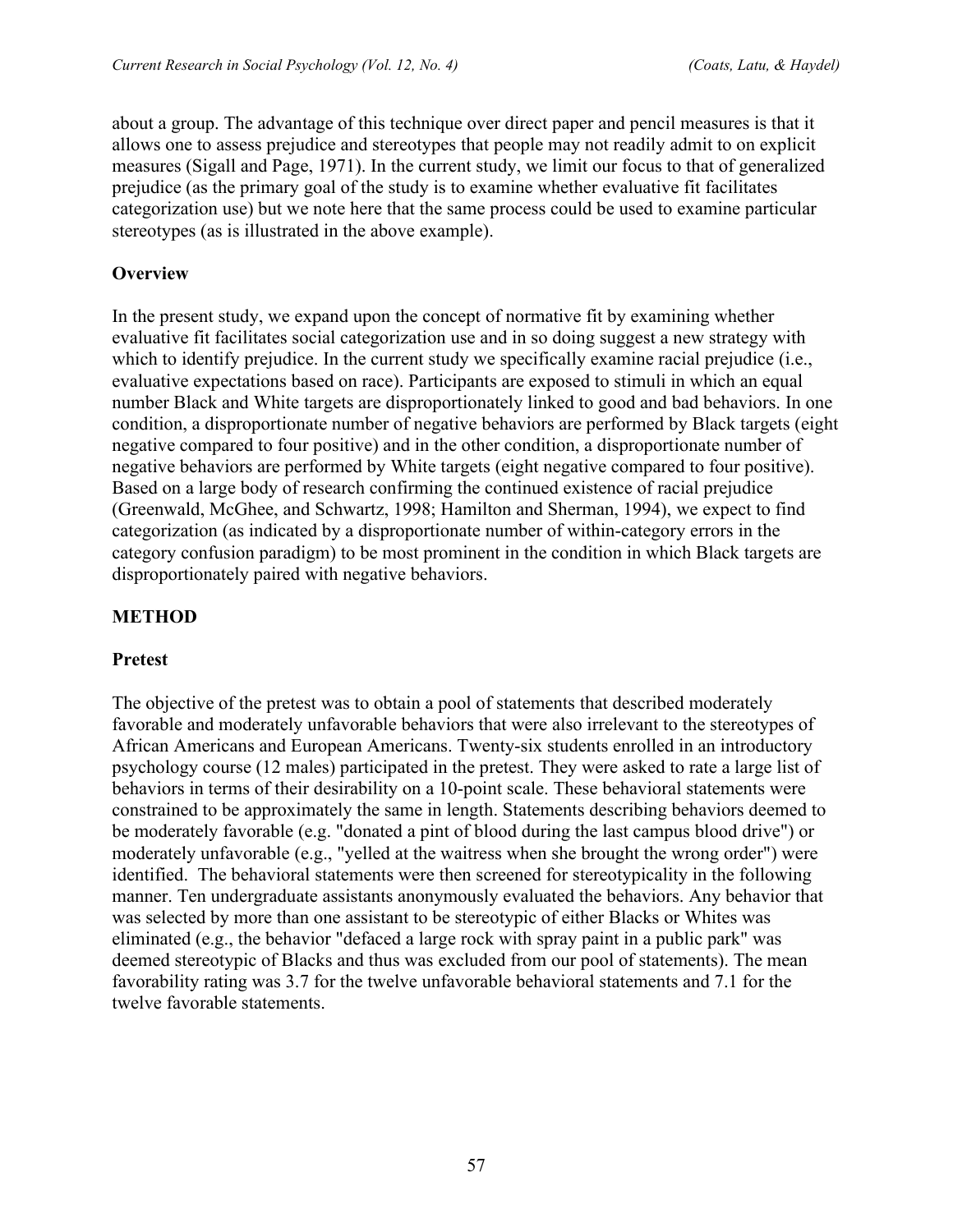### **Participants**

Eighty Southeastern Louisiana University students (40 males) participated in the main study in exchange for partial fulfillment of an introductory psychology course requirement. Equal numbers of participants were assigned to the "Unfavorable Black /Favorable White" (UF Black /F White) and the "Unfavorable White /Favorable Black" (UF White/F Black) conditions. Participants were randomly assigned to conditions with the restriction that an equal number of males and females fell in each of the two conditions. All participants self-identified as White.

### **Stimuli and Materials**

Photographs of six Black male and six White male college students were used as the targets. Each photograph showed the upper torso of the individual standing in front of a building. Two copies of each of the original photographs were made, resulting in a set of 24 photographs. Each photograph was matched with one of the aforementioned behavioral statements. Favorability condition was manipulated by varying the ratios of favorable to unfavorable behavioral statements matched to the photographs as a function of racial category membership. In the UF Black/F White condition, two-thirds (8) of the Black photographs were paired with unfavorable behaviors; while, one-third (4) were paired with favorable behaviors. Proportions were reversed for White targets such that two-thirds (8) of White photographs were paired with favorable behaviors, and one-third (4) with unfavorable behaviors. In the UF White/F Black condition these ratios were reversed (two-thirds of the White photographs were paired with behaviors that were unfavorable, one-third favorable; and one-third of Black photographs were paired with favorable behaviors, two-thirds unfavorable).

The set of 24 photographs were arranged into a single random order, subject to the constraint that each target person appeared once in the first 12 photos, and once in the second 12 photos. For each participant, the 24 behavioral statements were randomly sampled without replacement from the pool of statements with the constraint that the ratio of favorable to unfavorable behavioral statements per racial category conform to that which is described above. For example, in the UF Black/F White condition, eight unfavorable behavioral statements were randomly paired with eight photographs of African Americans and four favorable statements were randomly paired with four photographs of African Americans.

### **Procedure**

Participants were run in groups ranging in size from two to four. Each participant was seated in a separate cubicle in front of a personal computer. The instructions were displayed on a computer monitor. Participants were informed that they would be presented with information about members of a group and that their job was to attend to information presented and that they would be asked questions about the presentation later. Participants were further informed that they would view a series of slides each containing a photograph of a group member together with a behavior performed by that person. Then they watched a succession of 24 photograph-behavioral statement frames. Each photograph was displayed in the center of the screen. The height and width of the targets pictures were 3 in. and 2 in., respectively. The behavioral statement written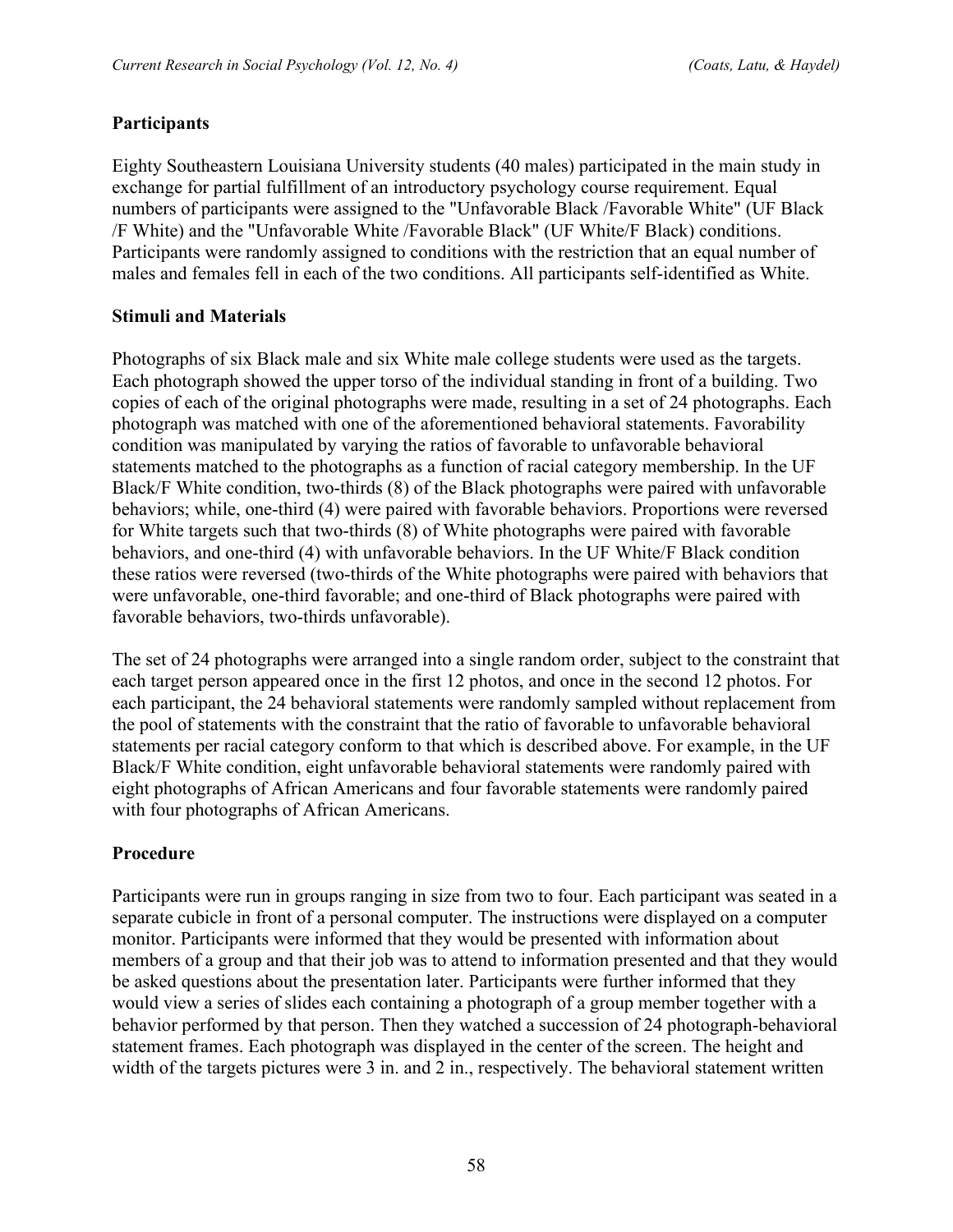below the targets photograph appeared in large (22 point) type font. Each frame was displayed for 8 s, with an interstimulus interval of .5 s.

After they viewed all 24 photograph-behavioral statement pairs, participants completed a 5 minute intervening task (drawing a map of campus) to reduce recency effects. In the subsequent test phase, the 24 statements presented during the computer presentation were presented to participants one by one, along with photographs of the 12 targets located in three rows of four pictures each. Participants were instructed to select the photograph of the individual who had been matched with that behavioral description during the computer presentation. Participants were instructed to guess the matches that they could not remember.

Participants were then asked to respond to a number of additional items. First, participants were asked to rate the group they had learned about earlier in terms of cooperativeness and capableness on a scale from 1 (not at all) to 7 (very much). Next, they were asked to rate how similar they believed European-Americans were to one another and how similar they believed African-Americans were to one another on a 7-point scale ranging from 1 (very dissimilar) to 7 (very similar). These two later questions were counterbalanced. Upon completion of the questionnaire, participants were thanked and debriefed.

### **RESULTS**

### **Categorization Index**

For each incorrect assignment the type of error was assessed. Two different types of error were possible. Within-category errors occur when the participant incorrectly attributes a behavior to a member of the same racial group as the one who supposedly performed the behavior. Betweencategory errors occur when the participant incorrectly attributes a behavior to a member of the other racial group. The sums of each type of error across the 24 assignment were calculated for each participant. Since the number of within-category errors expected by chance is 1/6 lower than the number of between-category errors, the latter errors were corrected by multiplying with 5/6. Participant sex, when included as a between-subject factor in the analyses below, was not associated with any statistically significant effects. Hence, the reporting of our results do not include this variable.

### **Categorization by Race**

A difference score was then calculated by subtracting the (corrected) number of betweencategory errors from the number of within-category errors. A greater relative number of withincategory errors would result in a difference score significantly larger than zero and would indicate that participants relied on race to organize the stimulus information. This pattern was confirmed, t (79) = 8.32, p < .001 ( $M = 3.98$ ) and clearly supports the expectation that withincategory errors ( $M = 6.64$ ) occurred more frequency than between-category errors ( $M = 2.66$ ).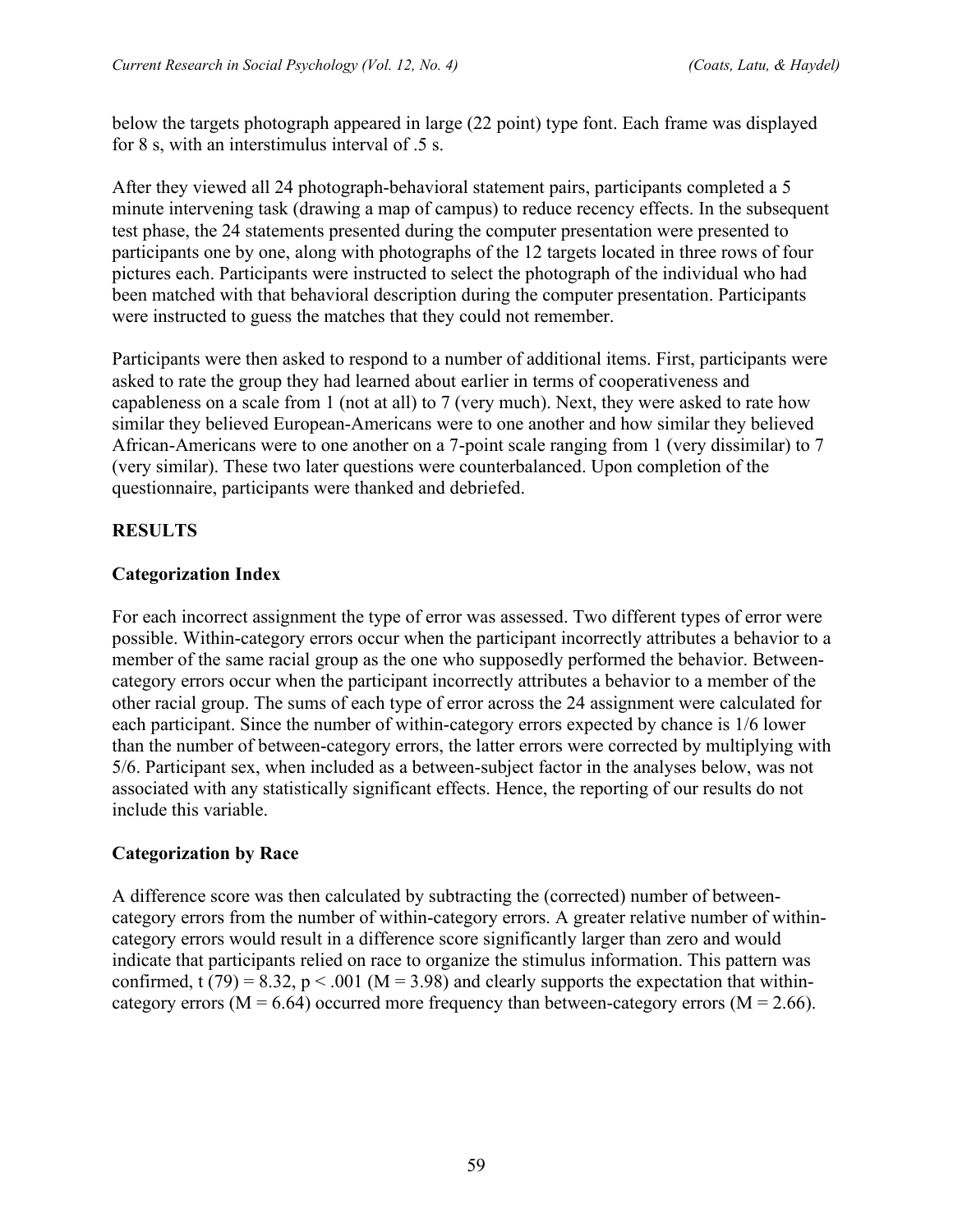#### **Effect of Perceived Evaluative Fit on Categorization by Race**

Our primary interest was to examine whether this difference in error type would be greater for those in the UF Black/F White condition than in the UF White /F Black condition. However, we also wanted to examine possible differences in categorization based on race of the target since studies have frequently found greater categorization of out-group members (e.g., Coats and Smith, 1999; Judd and Park, 1988; Wilder; 1990). We therefore computed two separate difference scores for each participant, one reflecting difference in error type for statements that were linked to Black targets and one reflecting difference in error type for statements that were linked to White targets. A 2 (favorability condition: UF Black/F White vs. UF White /F Black) X 2 (target category: difference score featuring Black targets vs. difference score featuring White targets) ANOVA, with repeated measures on the second factor was computed. As expected, the main effect of favorability condition was significant,  $F(1, 78) = 4.31$ ,  $p < .05$  indicating greater discrepancy between within and between category errors in the UF Black/F White condition (M  $= 4.95$ ) than in the UF White /F Black condition (M = 3.01). Neither the main effect of target category, F  $(1, 78) = 2.51$ , ns, nor the interaction, F  $(1, 78) = 1.81$ , ns, was significant. While the discrepancy in error type was significantly greater in the UF Black/F White condition than the UF White/F Black condition, simple effect t-tests show the error difference score was significant for both the UF Black/F White condition, t (39) = 5.9.  $p < .001$  and for the UF White/F Black condition, t (39) = 7.26, p < .001.

#### **Individual Differences in the Tendency to Categorize and Ratings**

Lastly, a series of correlations were computed to examine whether individual differences in the tendency to make more within-category than between-category errors were associated with participants' ratings of group cooperativeness, group capability, similarity of African Americans in general, and similarity of European Americans in general. When data from the two conditions were examined together, neither the overall error difference score, nor either of the separate scores created separately for each target race correlated significantly with any of the ratings. However, when we analyzed the data of the participants in the UF Black/F White condition separately, several significant correlations emerged. There were significant positive correlations between the overall error difference index and ratings of similarity of African Americans, r (38)  $= .34$ ,  $p < .05$  and between the error difference index for black targets only and ratings of similarity of African Americans,  $r(38) = .36$ ,  $p < .05$ .

#### **DISCUSSION**

As expected, the attribution error data indicate that participants used race to process information about the target persons. Participants made significantly more within-category errors than between-category errors. This finding is consistent with that of most other studies that used race as basis of categorization in the category confusion paradigm (e.g., Biernat and Vescio, 1993; Frable and Bem, 1985; Hewstone, Hantazi, and Johnston, 1991; Taylor et al., 1978). The primary purpose of our study was to test the hypothesis that social categorization use would be most prominent under conditions of evaluative fit. The results were as expected. When Blacks performed primarily negative behaviors and Whites performed primarily positive behaviors, categorization use based on race was relatively high. In contrast, when Whites performed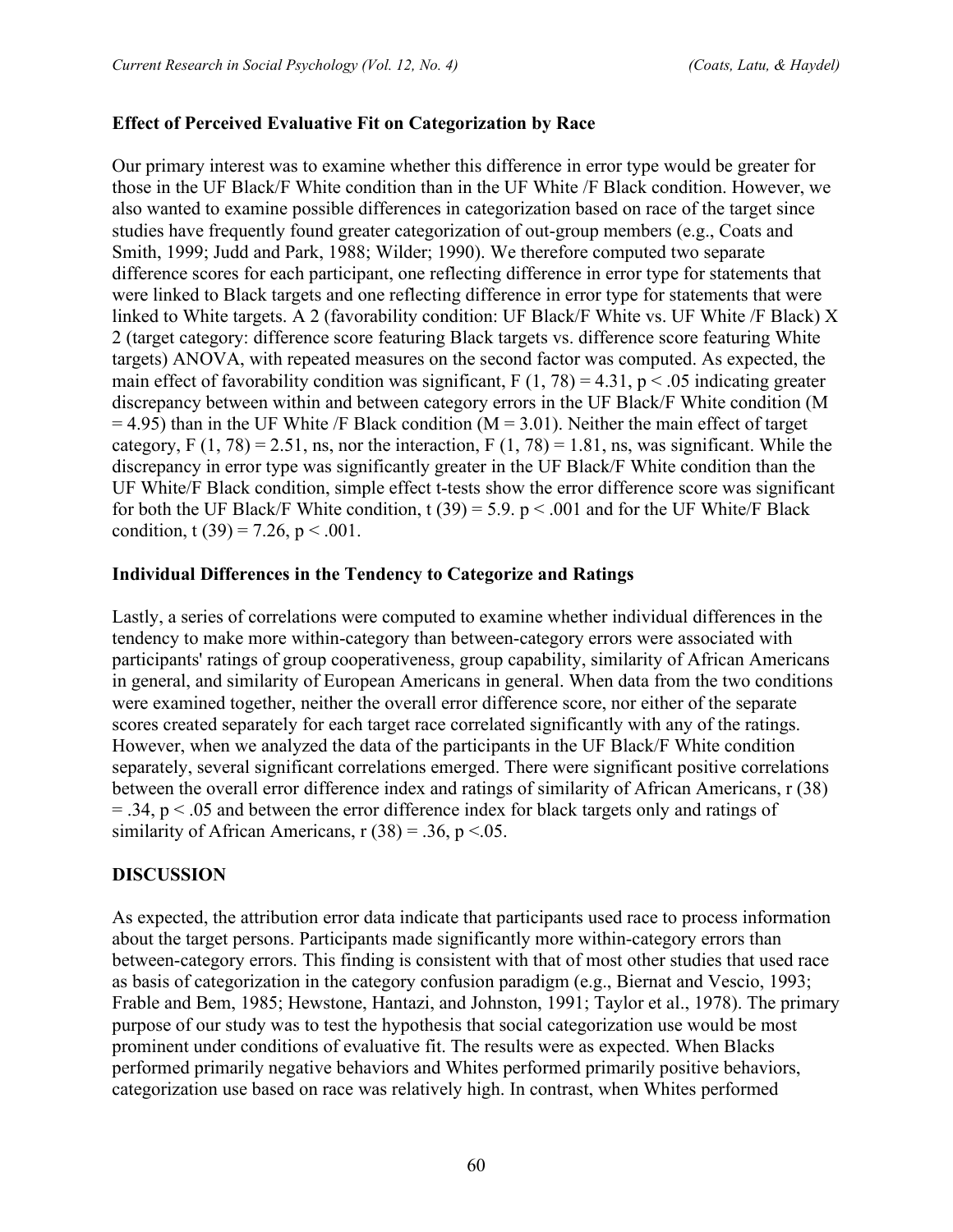primarily negative behaviors and Blacks performed primarily positive behaviors, categorization use based on race was relatively low. This finding demonstrates that the effect of normative fit on social categorization extends beyond situations involving specific characteristics that are bound tightly to a social category. The behaviors were normative only to the extent that they fit the overall evaluation of the two categories. Also note that the behaviors used in the study were only moderately positive and negative and behavior type was far from perfectly correlated with group membership. That the effect of normative fit on categorization use occurred under these circumstances suggests detection of normative fit is quite sensitive and is responsive to distinctions based on very generalized evaluation. Future research should examine whether evaluative fit facilitates the use of social categorization with other kinds of social categories. Race tends to be a chronically accessible category, one for which evaluative assessment may be particularly ingrained. One limitation of the study is that it enlisted only white participants. Undoubtedly, participant race is a relevant variable in this study. Future research on this topic would benefit from including a more diverse subject pool. Doing so may not only provide greater insights into the effect of evaluative fit on social categorization, it may also further validate the error measure as an individual measure of prejudice.

In the introduction, we argued that evidence of social categorization use may serve as a way to identify the stereotypes or the normative expectations perceivers hold about a group. This study serves as a preliminary example. The finding of greater categorization use in the Unfavorable Black/Favorable White condition indicates bias on the part of our participants. Apparently our European participants considered relatively negative behaviors to be more 'fitting" of African Americans and relatively positive behaviors to be more "fitting" of European Americans. This finding is consistent with a wide body of research showing high rates of racial prejudice among European Americans on implicit measures (e.g., Dovidio, Kawakami, Johnson, Johnson and Howard, 1997; Fazio, Jackson, Dunton and Williams, 1995; Greenwald, McGhee and Schwartz, 1998). In addition, we found individual differences in the tendency to rely on racial categories when Blacks were portrayed negatively correlated with a tendency to rate African Americans in general as being similar to one another. This provides some evidence that individual differences in the tendency to use categorization in situations of normative fit may represent a useful measure at the individual level. Such a claim at this point, however, is primarily speculative. Future research should examine the usefulness of this individual measure by examining how it relates to a variety of other explicit, implicit, and behavioral measures of prejudice. We suggest only that the current data indicates that future research into this topic is may be beneficial, and note that individual differences in the tendency to make disproportionate number within-category errors has been associated with measures of prejudice and stereotype endorsement in several previous studies (Frable, and Bem, 1985; Stangor, Lynch, Duan, and Glass, 1992; Walker and Antaki, 1986;). These other studies however, did not portray group members in stereotypic or unfavorable ways. We suggest an individual difference in the tendency to make predominately within-category errors in such situations may be particularly revealing, and may be a better indicator of prejudice or stereotype endorsement. Explicit measures of prejudice, however, may not be associated with this individual measure in cases where it is socially undesirable to express prejudice towards or stereotypes about the target group (Fazio and Olson, 2003). This may explain why our individual measure was unrelated to ratings of group cooperativeness and group capableness in this study. If future research does confirm the validity of this measure as an individual measure, it may prove useful. This technique has several advantages, for instance, it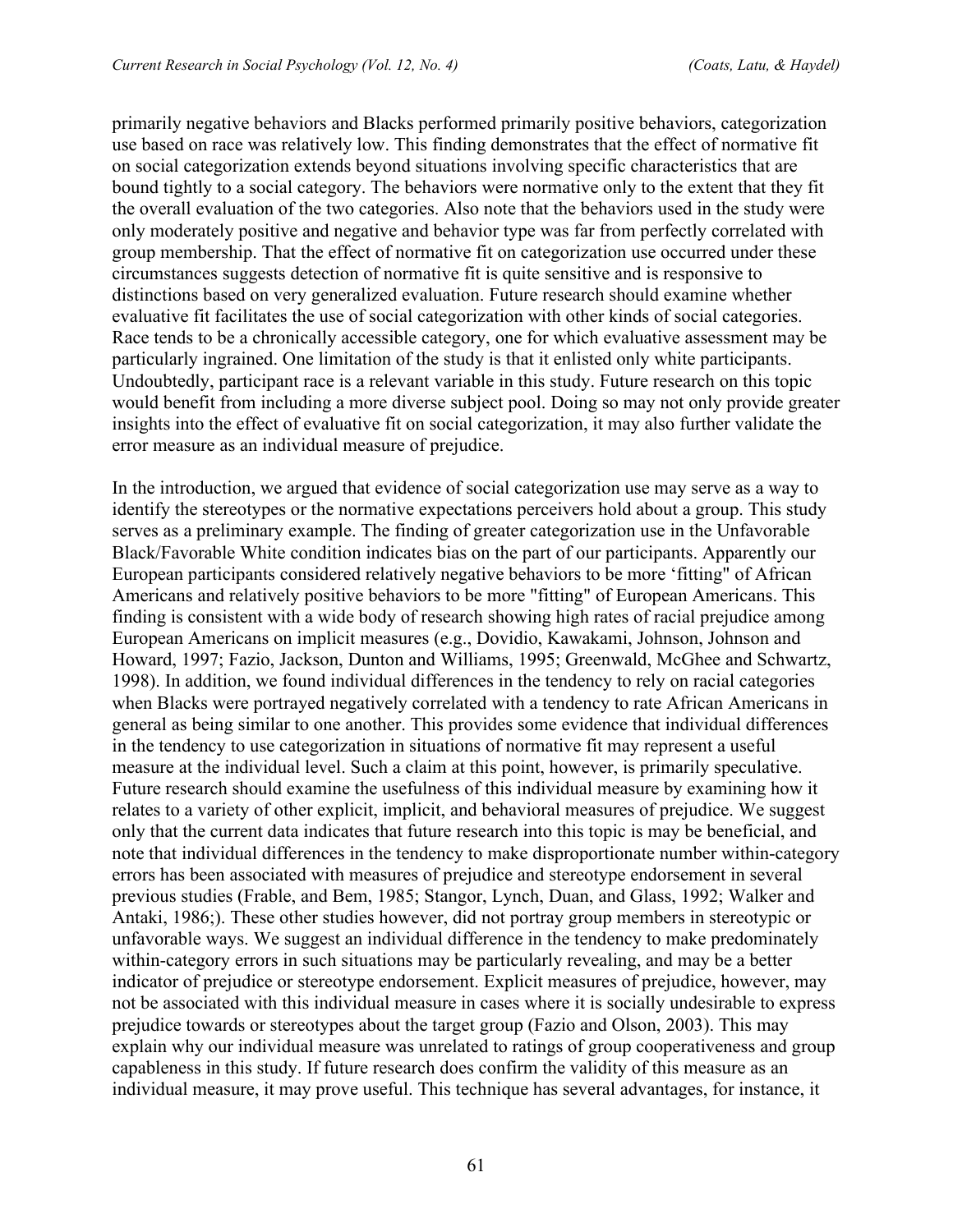provides a measure that is not contaminated by any social desirability factors that may occur when subjects are asked to explicitly judge targets (Sigall and Page, 1971). Moreover, participants are not asked to make any explicit judgments about the target nor in fact are they given any idea that the task concerns social categorization. This stands in contrast to several other implicit measures, such as the Implicit Association Test (Greenwald et al., 1998) which requires participants to categorize the stimulus persons in terms of their membership in the critical social categories, or to other implicit measures that are based on the manner by which people describe expectancy consistent versus expectancy inconsistent behaviors (von Hippel et al., 1995; Sekaquaptewa, Espinoza, Thompson, Vargas and von Hippel, 1997).

Throughout this paper, we purposefully referred to the error difference measure as representing category use rather than category activation. We do not claim that the greater difference in errortype among those in the UF Black/F White condition was necessarily due to differences in spontaneous activation of the racial categories. There is a great deal of evidence that race categories are chronically accessible to most everyone in America (e.g., Dovidio et al.,1997; Fazio et al., 1995; Greenwald, McGhee and Schwartz, 1998 ) and thus these categories were likely activated very early in presentation in both conditions. Instead, we argue that evaluative fit facilitated category use in the processing and retrieval of information about the stimulus persons. Those in the UF Black/F White condition were presented with information that was consistent with their expectations of Blacks and Whites, which in turn made the information easier to process and organize in terms of racial categories. In addition during the recognition phase, when participants could not remember who performed a given behavior, they could, with considerable confidence, rely on their category-based expectations to aid them in deciding who performed the behavior. In contrast, those in the UF White/F Black condition were presented with information that was inconsistent with their expectations of Blacks andWhites, which in turn made the information difficult to process and organize the in terms of racial categories. During the recognition phase, in the absence of certainty, conflicting knowledge made reliance on the racial categories difficult due to the incompatibility between normative expectations and the manner by which behaviors covaried with category membership in the stimulus array.

Our findings provide support for the functional approach that emphasizes the role of fit in the use of social categories. However, our findings also illustrate an important point that we believe is at odds the functional perspective. We do not agree that social categorization necessarily "provide veridical perception because they are activated only when they fit reality" (Oakes et al.,1991, p. 142) nor do we believe that social categories "represent real world invariance and co-occurrence in just the same way as natural object do" (Oakes et al., 1991, p. 142). Social categories differ from natural ones in a variety of ways (see Flavell and Ross, 1981; Ostrom, 1984), most critically perhaps is that we have a vested interested in the content of our social categories and the manner by which we use them. We use social categories strategically to maintain our prejudices and to elevate the relative standing of our own groups. So while our findings do suggest that the perceived appropriateness of the categories is a critical predictor of social categorization usage, they also highlight just how biased such perceptions and processes tend to be.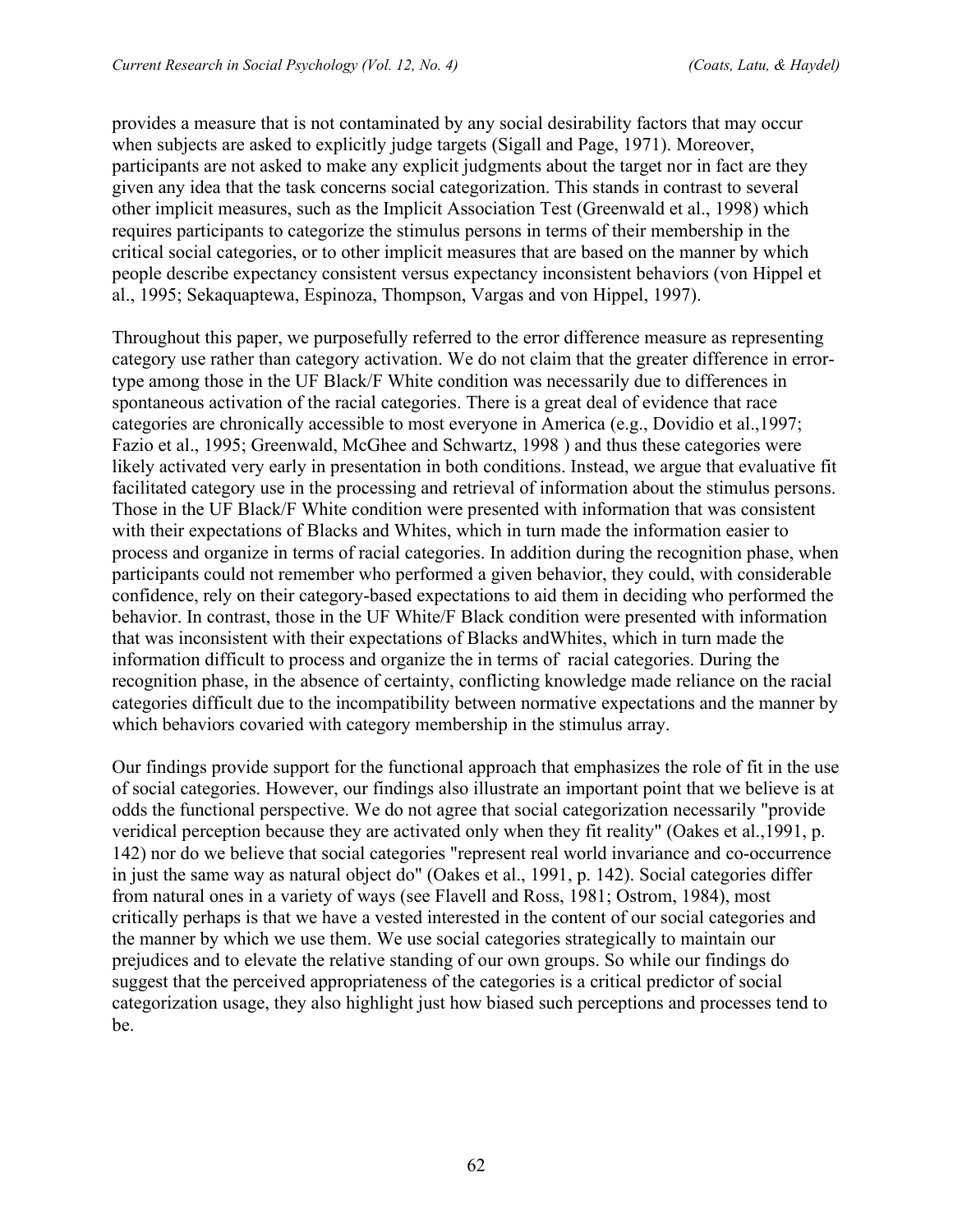### **REFERENCES**

Biernat, Monica and Theresa K. Vescio. 1993. "Categorization and Stereotyping: Effect of Group Context on Memory and Social Judgment." *Journal of Experimental Social Psychology,* 29: 166-202.

Blanz, Mathias. 1999. "Accessibility and Fit as Determinants of the Salience of Social Categorizations." *European Journal of Social Psychology,* 29: 43-74.

Blanz, Mathias and Birgit B. Aufderheide. 1999. "Social categorization and Category Attribution: The effects of Comparative and Normative Fit on Memory and Social Judgment." *British Journal of Social Psychology*, 38: 157-179.

Coats, Susan and Eliot R. Smith. 1999. "Perceptions of Gender Subtypes: Sensitivity to Recent Exemplar Activation and In-group/out-group Differences." *Personality and Social Psychology Bulletin,* 25: 515-526.

Coats, Susan and Eliot R. Smith. 2006. "A Comparison of Cognitive and Social Approaches in the Study of Distinctiveness on Memory." Pp 313-336 in *Distinctiveness and Memory*, edited by R. Reed Hunt and James B. Worthen. New York: Oxford Press.

Dovidio, John, F., Kerry Kawakami, Craig Johnson, Brenda Johnson and Howard Adaiah. 1997. "On the Nature of Prejudice: Automatic and Controlled Processes." *Journal of Experimental Social Psychology,* 33: 510-540.

Fazio, Russel, H., Joni R. Jackson, Bridget C. Dunton and Carol J. Williams. 1995. "Variability in Automatic Activation as an Unobtrusive Measure of Racial Attitudes: A Bona Fide pipeline?" *Journal of Personality and Social Psychology*, 69: 1013-1027.

Fazio, Russel, H. and Michael A. Olson. 2003. "Implicit Measures in Social Psychological Research: Their Meaning and Use." *Annual Review of Psychology,* 54: 297-327.

Flavell, John, H. and Lee Ross. 1981. *Social Cognitive Development: Frontiers and Possible Futures*, Cambridge: Cambridge University Press.

Frable, Deborrah. E. and Sandra Lipsitz Bem. 1985. "If You Are Gender Schematic All Members of the Opposite Sex Look Alike." *Journal of Personality and Social Psychology*, 49: 559-468.

Greenwald, Anthony. G., Debbie E. McGhee, and Jordan L. K. Schwartz. 1998. "Measuring Individual Differences in Implicit Cognition: The Implicit Association Test." *Journal of Personality and Social Psychology,* 74: 1464-1480.

Gilbert, Daniel, T. and Gregory J. Hixon. 1991. "The Trouble of Thinking: Activation and Application of Stereotypic Beliefs." *Journal of Personality and Social Psychology,* 60: 509-517.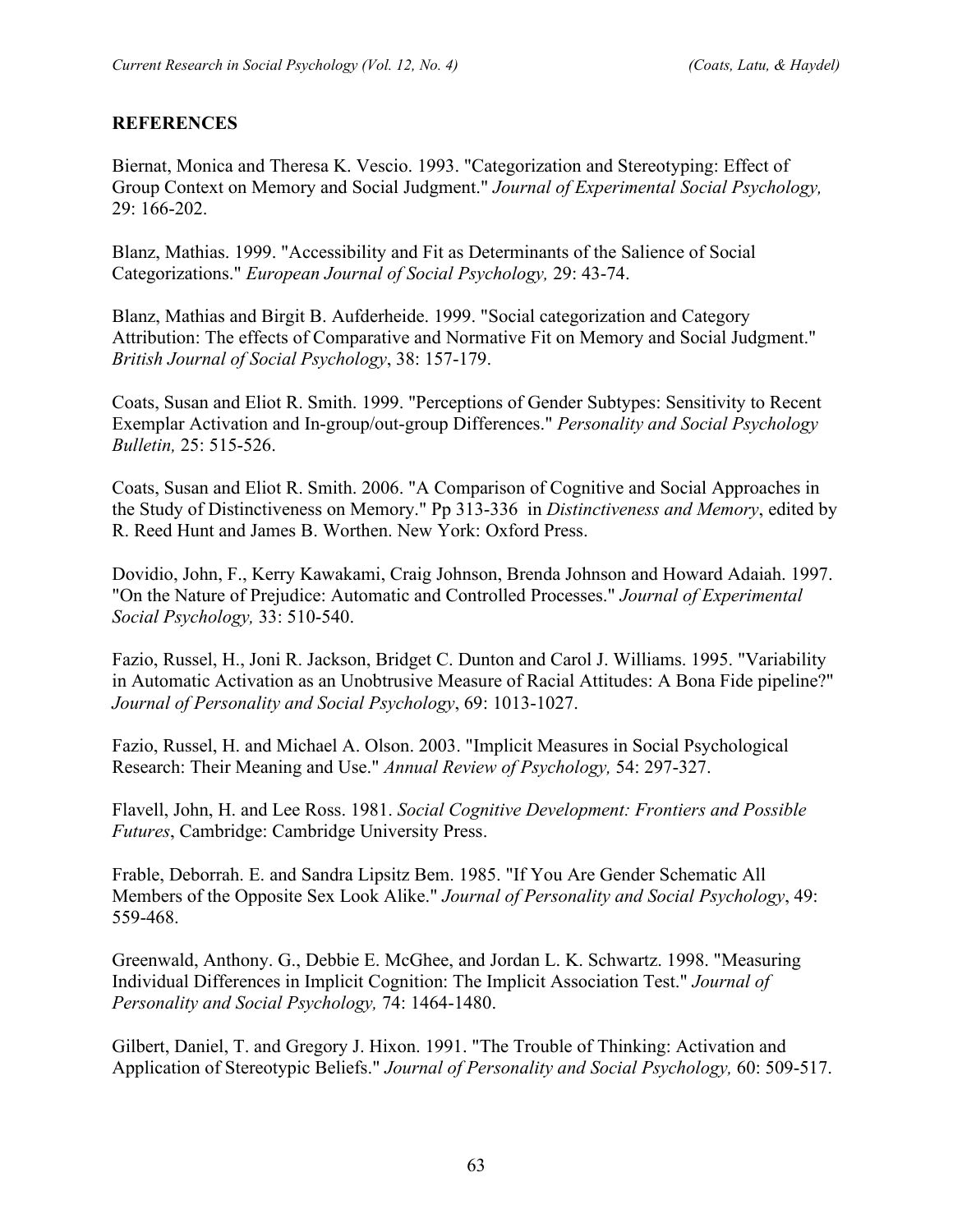Hamilton, David. L. and Jeffrey W. Sherman. 1994. "Stereotypes." Pp 1-68 in *Handbook of Social Cognition (Vol 2),* edited by Robert S. Wyer, Jr. and Thomas. K. Srull. Hillsdale, NJ: Lawerence Erlbaum.

Hewstone, Miles, Alexander Hantazi and Lucy Johnston. 1991. "Social Categorization and Person Memory: The Pervasiveness of Race as an Organizing Principle." *European Journal of Social Psychology,* 21: 517-528.

Judd, Charles, M. and Bernadette Park, B. 1988. "Out-group Homogeneity: Judgments of Variability at the Individual and Group Levels." *Journal of Personality and Social Psychology,* 54: 778-788.

Macrae, Neil, C., Alan B. Milne and Galan V. Bodenhausen. 1994. "Stereotypes as Energysaving Devises: A Peek Inside the Cognitive Toolbox." *Journal of Personality and Social Psychology,* 66: 37-47.

Oakes, Penelope J. and John C. Turner. 1990. "Is Limited Information Processing Capacity the Cause of Social Stereotyping?" *European Review of Social Psychology,* 1: 111-135.

Oakes, Penelope J., John C. Turner and S. Alexander Haslam. 1991. "Perceiving People as Group Members: The role of Fit in the Salience of Social Categorization." *British Journal of Social Psychology,* 30: 125-144.

Ostrom, Thomas, M. 1984. "The Sovereignty of Social Cognition." Pp 1-38 in *Handbook of Social Cognition (Vol. 1)*, edited by Robert S. Wyer, Jr. and Thomas. K. Srull. Hillsdale, NJ: Lawerence Erlbaum.

Sekaquaptewa, Denise, Penelope Espinoza, Mischa Thompson, Patrick Vargas, and William von Hippel. 2003. "Stereotypic Explanatory Bias" Implicit Stereotyping as a Predictor of Discrimination." *Journal of Experimental Social Psychology,* 39: 75-82.

Stangor, Charles, Laure Lynch, Changming Duan and Beth Glass. 1992. "Categorization of Individuals on the Basis of Multiple Social Features." *Journal of Personality and Social Psychology,* 62: 207-218.

Sigall, Harold and Richard Page. 1971. "Current Stereotypes: A Little Fading a Little Faking." *Journal of Personality and Social Psychology*, 18: 247-255.

Taylor, Shelly. E., Susan T. Fiske, Nancy L Etcoff and Audrey J. Ruderman. 1978. "Categorization and Contextual Bases of Person Memory and Stereotyping." *Journal of Personality and Social Psycholog*y, 36: 778-793.

Turner, John. C. 1987. "A Self Categorization Theory." Pp 42-67 in *Rediscovering the Social Group: A Self-Categorization Theory*, edited by John C. Turner, Michael A. Hogg, Penelope J. Oakes, Stephen D. Reicher and Margaret S. Wetherell. Oxford, England: Basil Blackwell.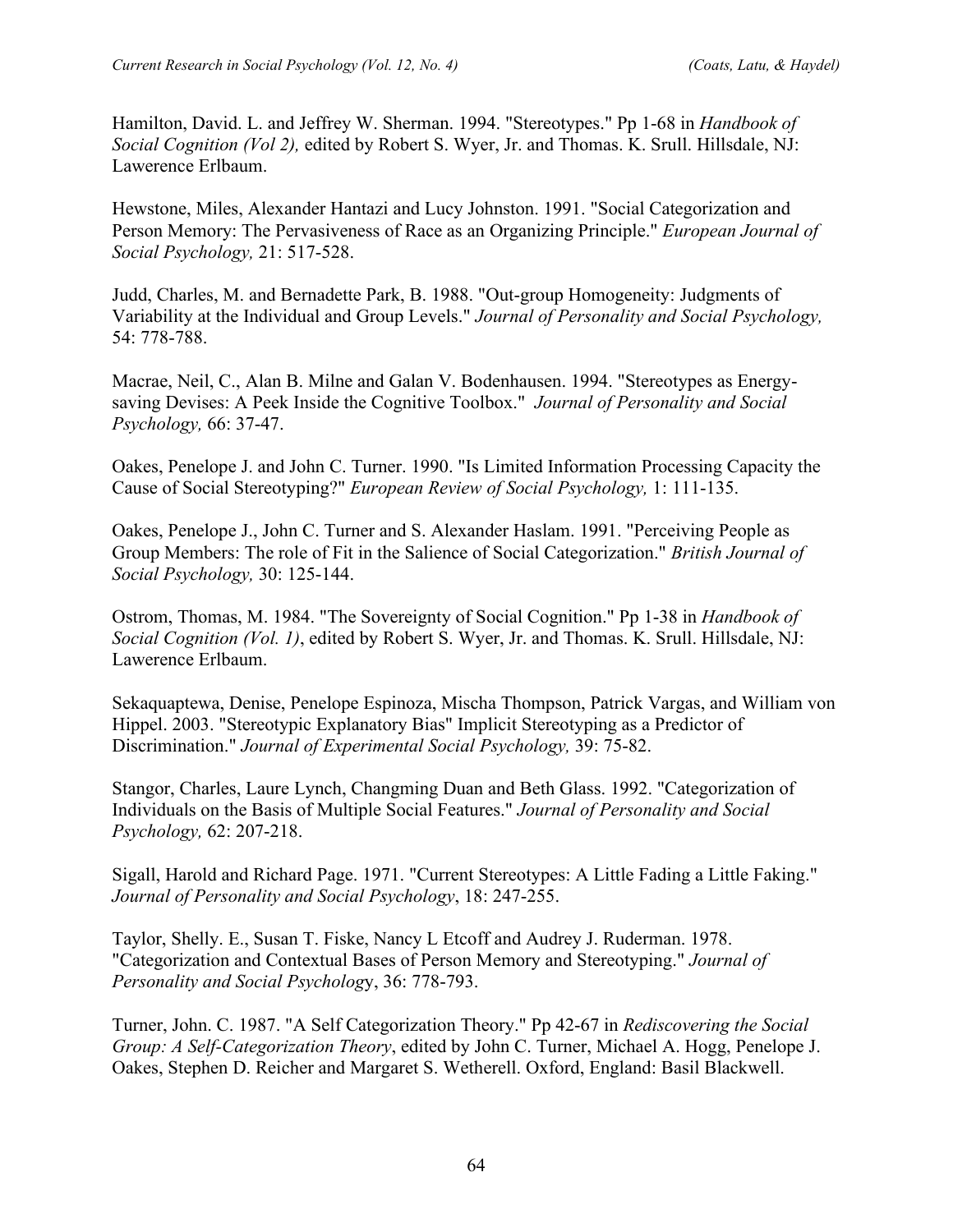von Hippel, William, Denise Sekaquaptewa and Patrick Vargas. 1997. "The linguistic Intergroup Bias as an Implicit Indicator of Prejudice." *Journal of Experimental Social Psychology, 33,* 490- 509.

Walker, Paul and Charles Antaki. 1986. "Sexual Orientation as a Basis for Categorization in Recall." *British Journal of Social Psychology*, 25: 337-339.

Wilder, David. A. 1990. "Some Determinants of the Persuasive Power of In-group and Outgroups: Organization of Information and Attribution of Independence." *Journal of Personality and Social Psychology*, 59: 1202-1213.

### **APPENDIX A: BEHAVIORAL STATEMENTS USED AS STIMULI IN THE CATEGORY CONFUSION TASK**

### **Unfavorable Behaviors**

Yelled at the waitress when she brought the wrong order. Haggled bitterly with his co-workers over the restaurant bill. Smoked in a no-smoking section even though others complained. Spread a nasty rumor about a fellow student to his classmates. Repeatedly bragged to everyone at work about his accomplishments Dented the fender of a parked car and didn't leave his name. Told his boss that a co-worker was to blame for an error he made. Refused to talk with his new roommate for no apparent reason. Ran off when someone picked a fight with his friend. Cut in line of three people waiting for theater tickets. Sent a series of harassing emails to a former girlfriend. Refused to forgive a good friend for a minor mistake.

### **Favorable Behaviors**

Drove an hour to meet and console a friend who was depressed. Gave a stranded motorist a lift to the service station. Held a welcoming party for some new neighbors. Confronted a man who was harassing a homeless person. Returned a wallet full of money to its rightful owner. Donated a pint of blood during the last campus blood drive. Worked hard to finish an assignment before a deadline. Gave credit for his success on the project to his classmate. Received the most valuable player award on the baseball team. Told several funny stories that got everyone really laughing. Worked two jobs over the summer to help support his family. Volunteered to stay late on a Friday night to help a coworker.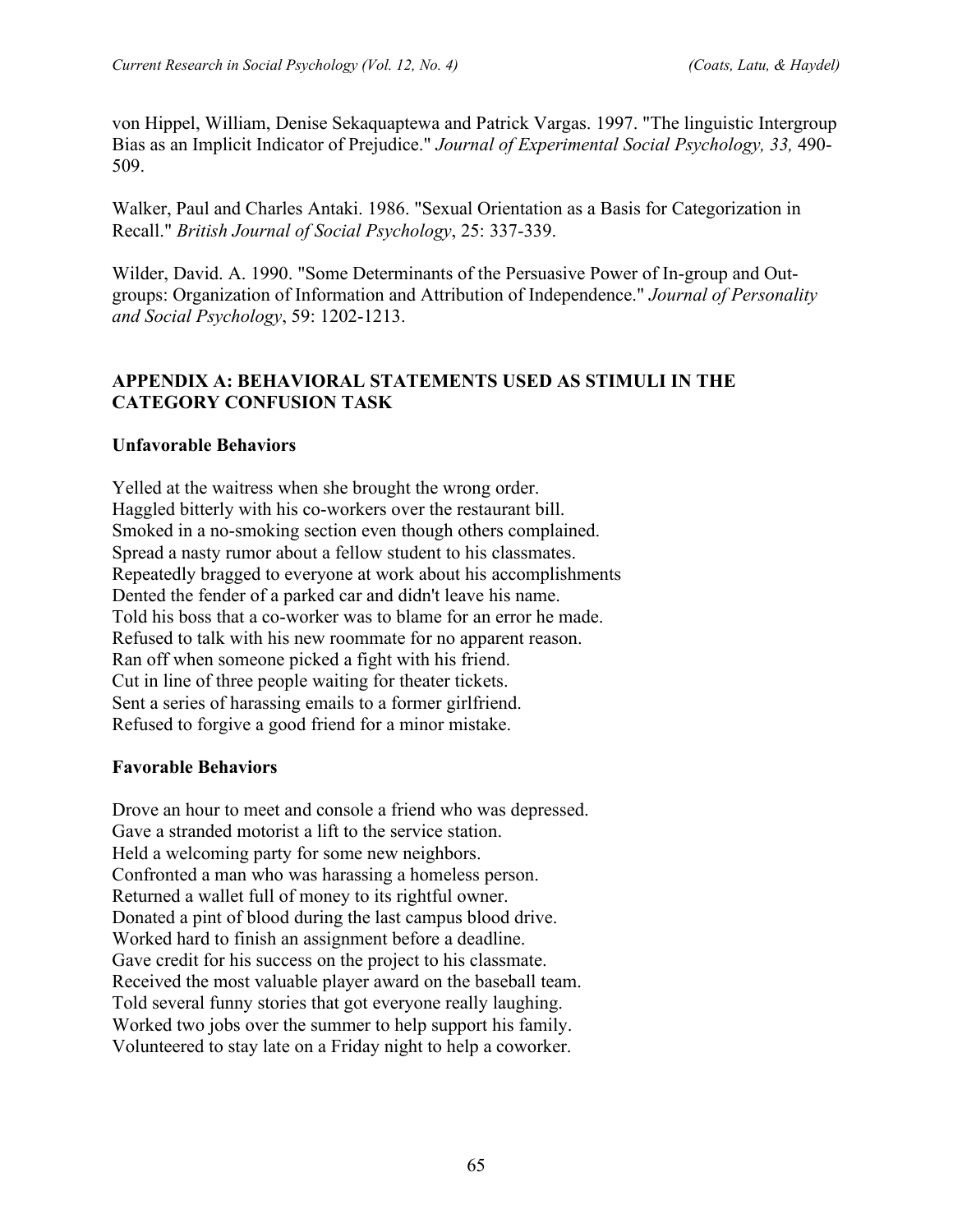### **APPENDIX B: DESCRIPTIVE STATISTICS AND CORRELATIONS**

#### **Table 1. Means and Standard Deviations of Dependent Measures and Intercorrelations Among these Variables Collapsed Across Favorability Condition (n = 80)**  $\overline{\mathbf{E}}$  $\overline{\phantom{0}}$ Variables | Error index Error index Similarity Similarity

| Variables            | Error index | Error index          | Error index   | Similarity           | Similarity           |
|----------------------|-------------|----------------------|---------------|----------------------|----------------------|
|                      | all targets | <b>Black targets</b> | White targets | <b>Rating Blacks</b> | <b>Rating Whites</b> |
| Error index          | $.84**$     |                      |               |                      |                      |
| <b>Black targets</b> |             |                      |               |                      |                      |
| Error index          | $.85**$     | $.43**$              |               |                      |                      |
| White targets        |             |                      |               |                      |                      |
| Similarity           | .18         | .20                  | .11           |                      |                      |
| <b>Rating Blacks</b> |             |                      |               |                      |                      |
| Similarity           | .09         | .08                  | .07           | $.61**$              |                      |
| Rating Whites        |             |                      |               |                      |                      |
| M                    | 3.98        | 2.23                 | 1.75          | 4.60                 | 4.18                 |
| <b>SD</b>            | 4.28        | 2.47                 | 2.59          | 1.54                 | 1.19                 |

\* p < .05 \*\* p < .05

Note. The error index is the number of within-category errors minus the number of betweencategory errors.

#### **Table 2. Means and Standard Deviations of Dependent Measures and Intercorrelations Among these Variables in the UF Black /F White Condition Only (n = 40)**

| Variables            | Error index | Error index          | Error index   | Similarity           | Similarity           |
|----------------------|-------------|----------------------|---------------|----------------------|----------------------|
|                      | all targets | <b>Black targets</b> | White targets | <b>Rating Blacks</b> | <b>Rating Whites</b> |
| Error index          | $.87**$     |                      |               |                      |                      |
| <b>Black targets</b> |             |                      |               |                      |                      |
| Error index          | .89**       | $.54**$              |               |                      |                      |
| White targets        |             |                      |               |                      |                      |
| Similarity           | $.34*$      | $.36*$               | .24           |                      |                      |
| <b>Rating Blacks</b> |             |                      |               |                      |                      |
| Similarity           | .06         | .08                  | .03           | $.53**$              |                      |
| Rating Whites        |             |                      |               |                      |                      |
| M                    | 4.95        | 2.52                 | 2.44          | 4.82                 | 4.41                 |
| <b>SD</b>            | 5.32        | 2.90                 | 3.16          | 1.48                 | 1.16                 |

\* p < .05 \*\* p < .01

Note. The error index is the number of within-category errors minus the number of betweencategory errors.